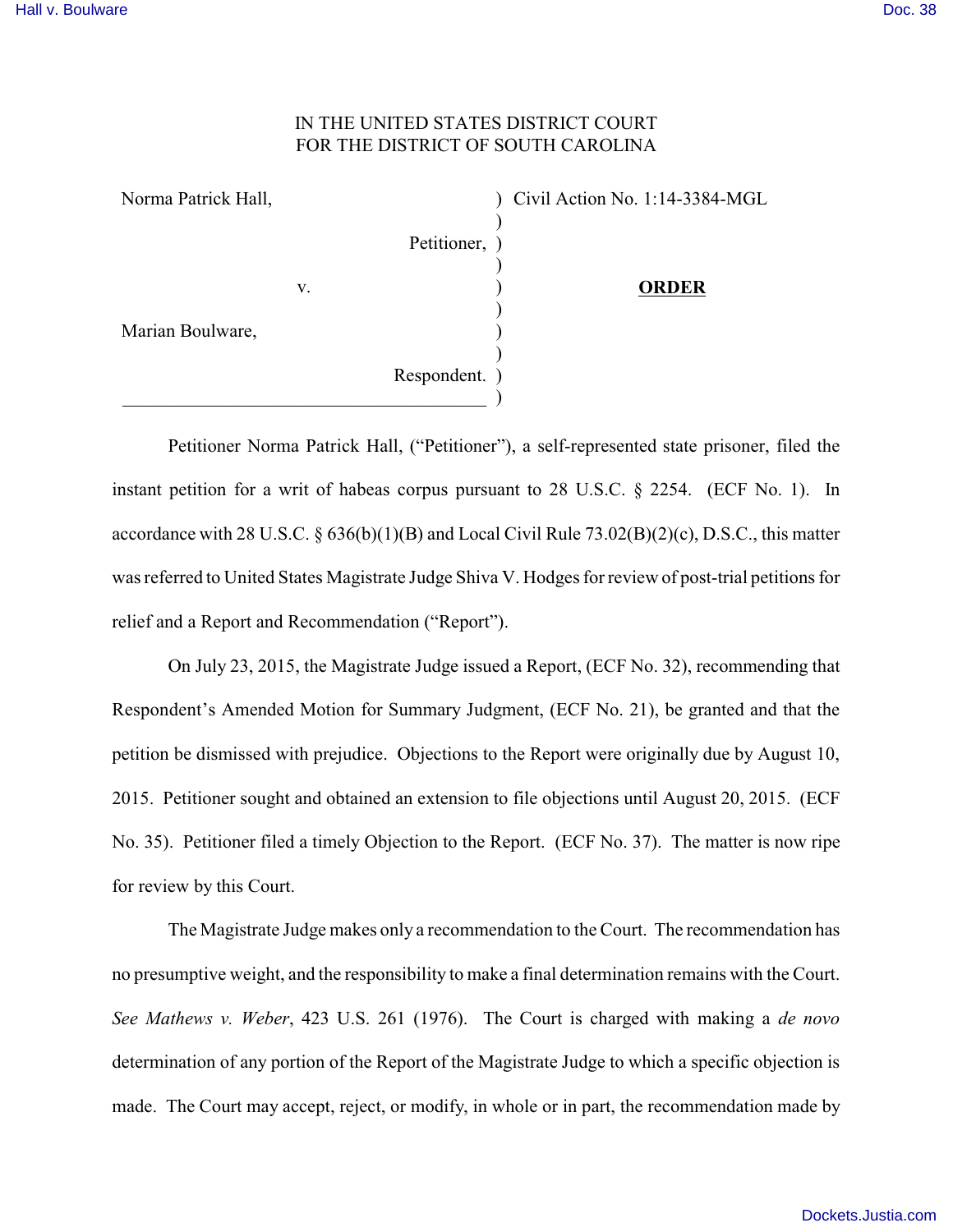the Magistrate Judge or recommit the matter to the Magistrate Judge with instructions. *See* 28 U.S.C. § 636(b). In the absence of a timely filed Objection, a district court need not conduct a *de novo* review, but instead must "only satisfy itself that there is no clear error on the face of the record in order to accept the recommendation." *Diamond v. Colonial Life & Acc. Ins. Co.*, 416 F.3d 310, 315 (4th Cir. 2005).

In light of the standards set forth above, the Court has reviewed, *de novo*, the Report and the Petitioner's Objection. The Court has undertaken this *de novo* review, even though Petitioner's Objection consists entirely of mere restatements of arguments already advanced in prior filings coupled with inapposite legal citations and efforts to present alternate factual scenarios not supported in the record. Nowhere in Petitioner's Objection does she meaningfully counter any of the core legal conclusions of the Magistrate Judge's analysis, including the Magistrate Judge's findings related to procedural default, the non-cognizability of certain of Petitioner's grounds for relief, and the determination that Petitioner has failed to show that any of her allegations of ineffective assistance of counsel satisfy the two-prong standard of *Strickland v. Washington*, 466 U.S. 668 (1984).

For the forgoing reasons, the Court concurs with the reasoning of the Magistrate Judge and adopts the Report and incorporates it herein by reference<sup>1</sup>, (ECF No. 32), overruling Petitioner's Objection. (ECF No. 37). Petitioner's Motion for Hearing, (ECF No. 31), is **DENIED**, Respondent's Amended Motion for Summary Judgment, (ECF No. 21), is **GRANTED** and the

<sup>&</sup>lt;sup>1</sup>The Court accepts the Magistrate Judge's Report, nearly in its entirety. The Court would only note, with respect to the Report's p. 13 time-bar analysis, which is not determinative of the outcome of this case, that it finds that under *Gonzalez v. Thaler*, 132 S. Ct. 641 (2012), Petitioner's convictions became final, not on March 16, 2004, fifteen (15) days after the South Carolina Court of Appeals dismissed Petitioner's direct appeal, but on April 2, 2004, fifteen (15) days after the case was remitted to the trial court. Again, this small discrepancy makes no difference to the ultimate disposition of this case, insofar as under both the magistrate judge's method of calculation and the Court's method of calculation, the petition is not time-barred.